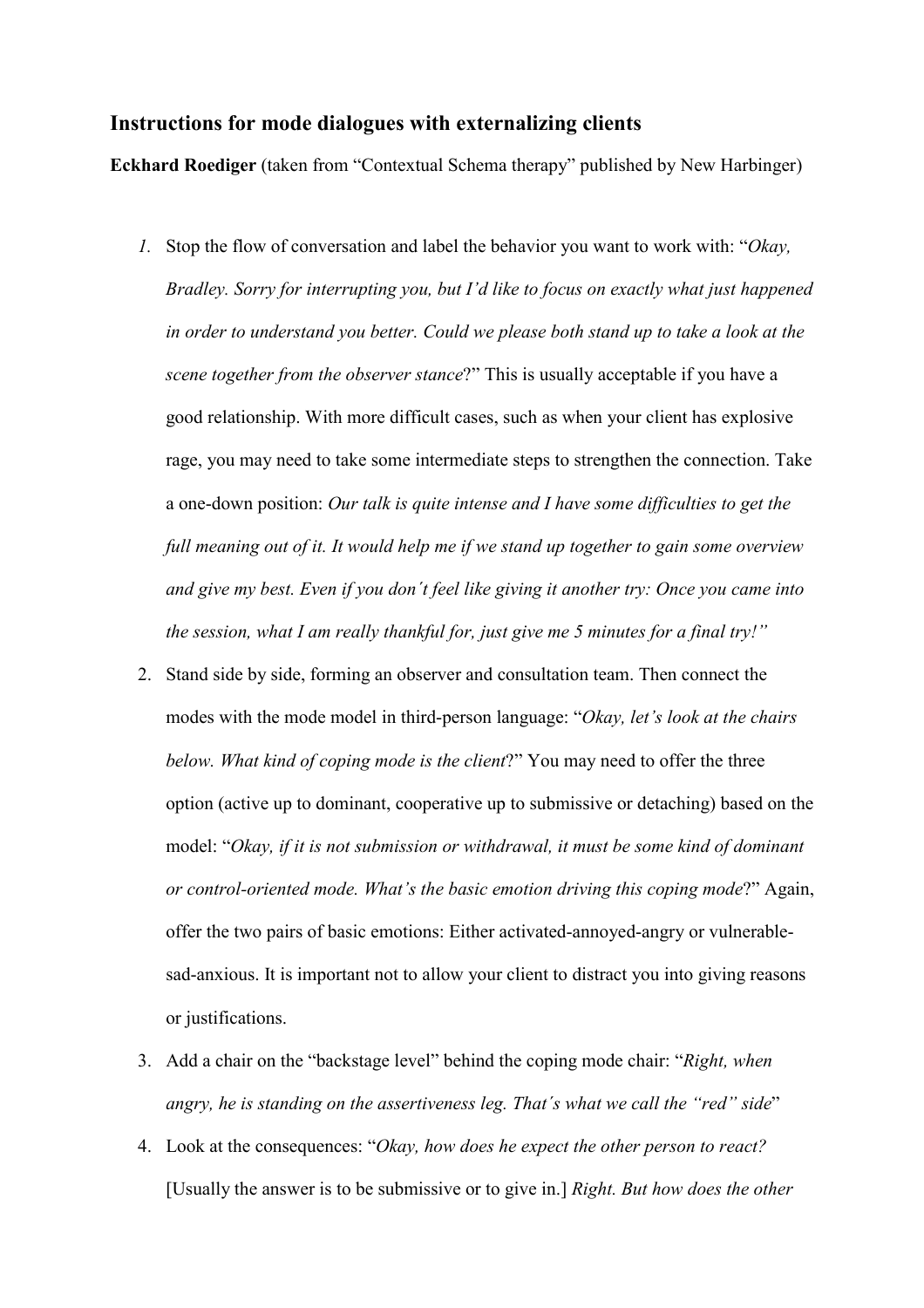*person finally react to the dominant (or overcompensatory) mode?"* Usually the other person sooner or later withdraws.

- 5. Turn the other person's chair away in order to make the withdrawal visible.
- 6. Generalize: "*Now if we look at the desired outcome and compare it with the actual outcome, may I ask you a question? Did it happen more often in* [use the client's first name] *life that people sooner or later disconnected and turned away*?" Eventually, use the extension technique and ask the "best friend" to join the observer team and ask hin or her the same question.
- 7. Add the Vulnerable Child mode chair (for reflection, shift back to first- and secondperson language again): "*Okay, we found that you were on the assertiveness side. Everybody was born with two legs and thus the need for attachment too. Do you remember the child in the "still face" video? So let's add a chair for this need*!" Add an additional chair beside the "red" Angry Child mode chair for the vulnerable side. Ask the client to sit in this chair, adding an additional chair for you close to but slightly behind the client.
- 8. Access Vulnerable Child and attachment needs: "*Thank you. Now look at the turnedaway chair representing the people who have left you. How does that make you feel in your body*?" This hopefully awakens the client's attachment need. If the client resists this awareness and shows (e.g. non-verbally) signs of anger, label, validate, and sort this anger out on the "red" Angry Child mode chair and ask again guiding the attention of the client deeper in their body: *Ok, you are accustomed to feel the anger more. That´s the lesson you learned when growing up. But please close your eyes so you can focus better on your world inside. Picture the person over there leaving you, maybe forever. You remain left alone. How does that make you feel in your chest and your belly? Does it feel wide or tight? Is breathing easy or hard? Do you feel powerful or weak? Is the feeling in your belly constrained or expanding? "*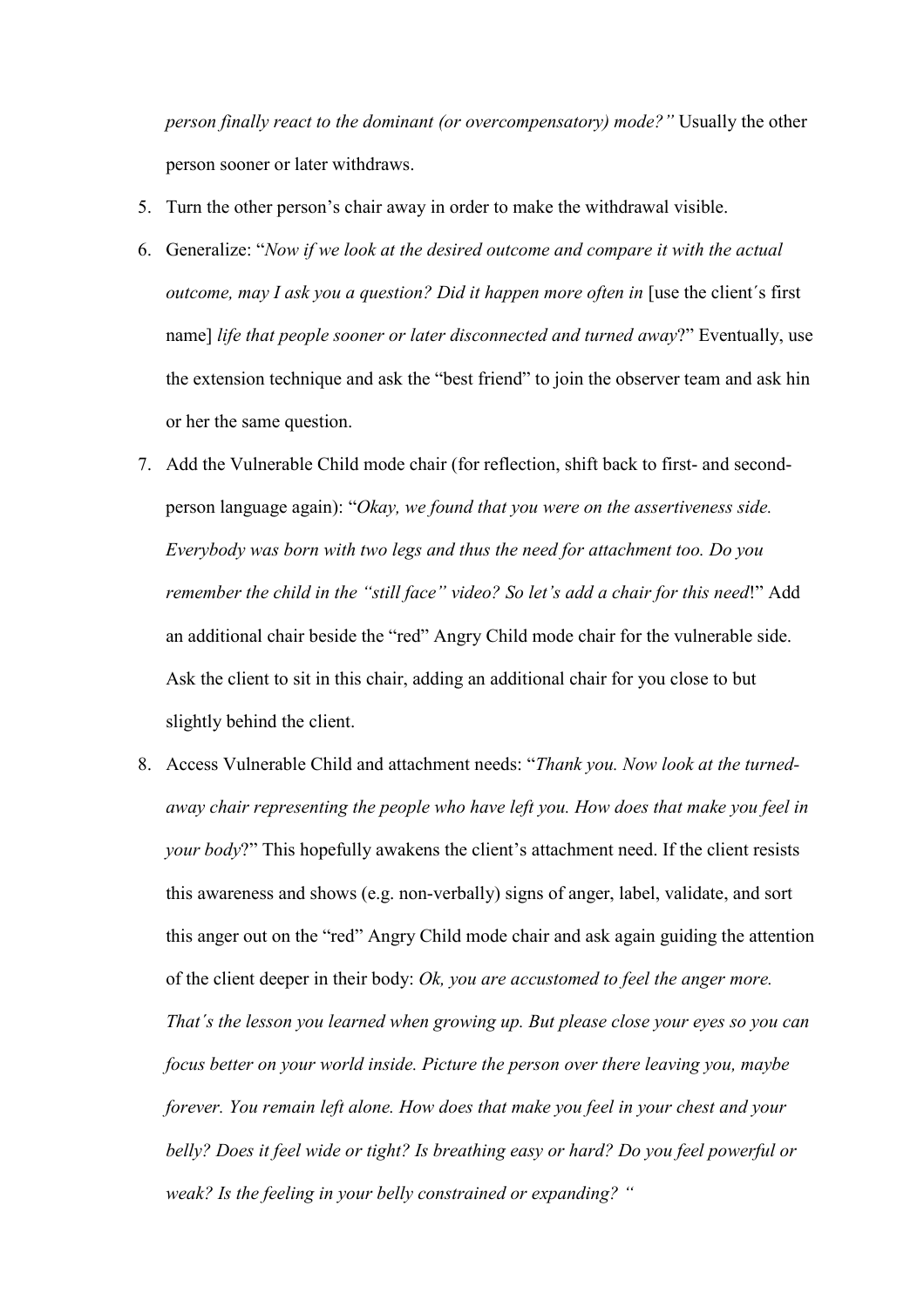- *9.* Instead of arguing with the client shift into imagery: *"Okay, I got the message! You don't need anybody and can do it all by yourself. But please, picture yourself now alone at night in your bed. What do you desire? Or, if you're eighty years old in a nursing home, what do you need now?"* Let the client rest for a few minutes to get familiar with the vulnerable part inside of him and to validate it. "*Yes, loneliness feels*  bad. This is the vulnerable part inside of you that you're always running away from. *However, we all have it. I am happy that we are in touch with you now. You are who the therapy is for!"*
- *10.* Validate the client´s feelings with adding some self-disclosure: *I have to tell you that it moves me connecting with your vulnerable side. This side motivates me to work with you – much more than the coping mode in front of us! Can you try to tell this therapist over there what you need him (or her) to to?*
- 11. Look for a balanced solution: Once your client can acknowledge and gave voice to his or her attachment need, stand up together and face the opposing chairs. Put the Coping chair aside and turn the turned-away chair back so he or she is facing it again: "*Now you're 'standing on both legs.' What could you say to this chair to express your needs in a balanced way?"* It is best that you guide this process and eventually give the client your words but let them repeat it their way.
- 12. Starting the scene again: After both of you are sitting in your accustomed chairs again, ask your client to start the session again by talking to you.
- Induce discrimination and a take-home message: Finally, ask the client how he or she feels now compared to the beginning of the session. What is the principle that he can take home after this session?